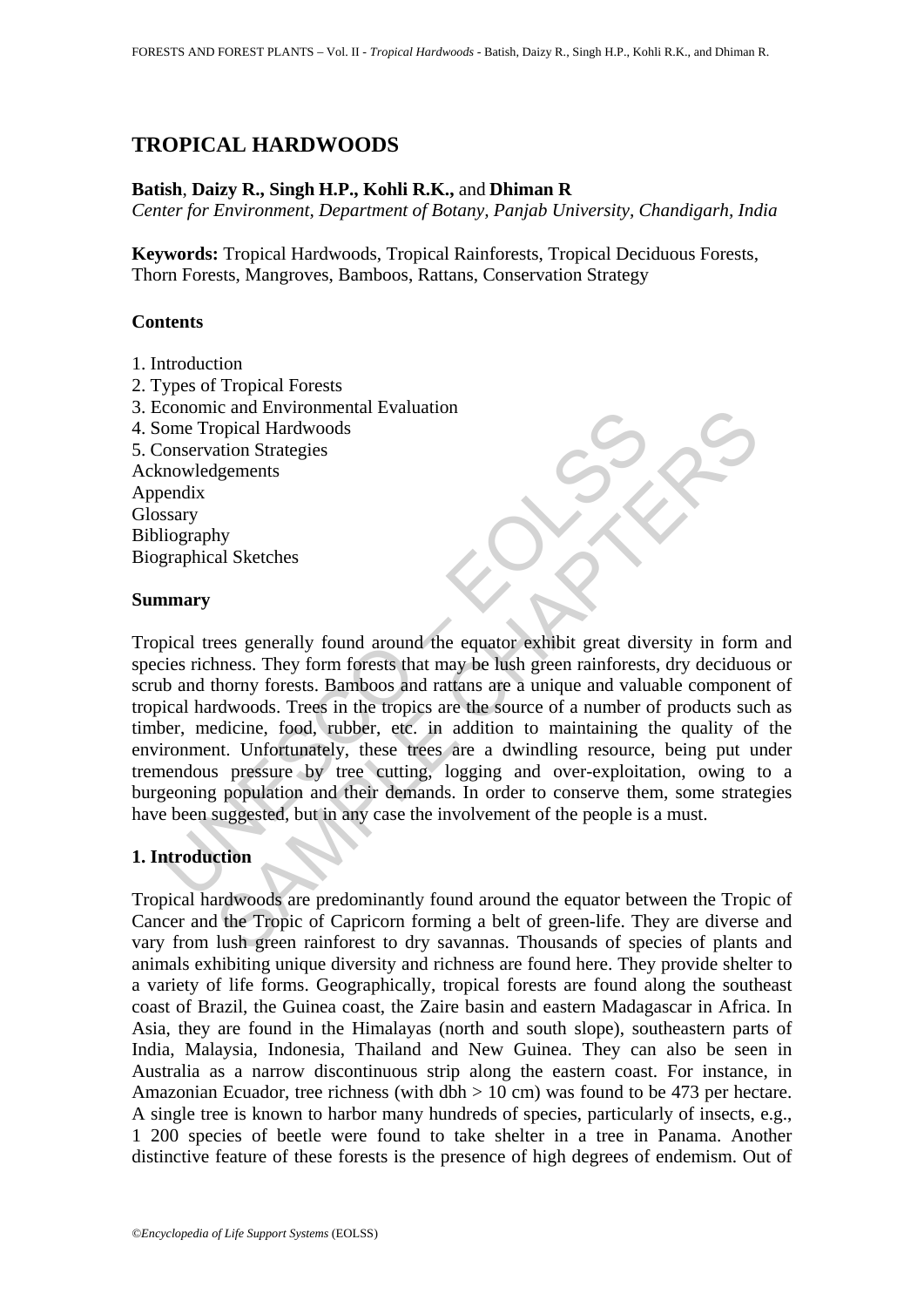18 areas with very high endemism in the world, 14 are found only in the tropics. In these areas, about 15% of all species are endemic. . Here, tall trees, shrubs, herbs, epiphytes, cacti, climbing palms and herbs represent plant life. . Due to the high richness of species, invaders find it difficult to invade these forests.

#### **2. Types of Tropical Forests**

#### *Tropical Rain Forests*

is eo f the characteristic features of these forests include high tem<br>annual rainfall (200-500cm), rapid growth of plants with low ri<br>soil (due to heavy leaching) and quick rate of litter decomposi<br>very productive as the m income contracted in the set of these forests include high temperature, huminfall (200-500cm), rapid growth of plants with low risk of free, minimfall (200-500cm), rapid growth of plants with low risk of free, minimfall ( These forests occur in three main areas of the world (a) Amazon and Orinoco basin of South America, and the Central American Isthmus, (b) regions in central and western Africa and Madagascar, and (c) in the region of Indo-Malaya-Borneo-New Guinea. In these regions, general ecological features are the same, yet the composition varies. Some of the characteristic features of these forests include high temperature, humidity and annual rainfall (200-500cm), rapid growth of plants with low risk of fire, mineral poor soil (due to heavy leaching) and quick rate of litter decomposition. These forests are very productive as the mineral nutrients are tied up in the vegetation. Four variants of the tropical rain forests can be recognized e.g., heath forests, cloud forests, riverine or galley forests and mangroves. *Heath forests* found in South America develop on coarse siliceous sands characterized by free draining; the leaves are microphyllous, on low statured trees. Trees are adapted to mineral deficiency and water-stress. *Cloud forests* found in Africa have small trees with a low and dense canopy; whilst those in New Guinea and South America have a thick crown of small leathery leaves. . Epiphytes, ferns, bryophytes and flowering plants are very common. *Mangroves* are found in muddy shores of estuaries and deltas that are exposed to tides. Trees are evergreen with thick leaves that are well adapted to saline conditions. Vivipary (Vivipary is the condition where the embryo [the young plant within the seed] starts growing while still attached to the parent plant) is common in Mangroves. Various aerial roots develop for aeration. *Riverine or Galley forests* are found along the banks or flood plains of rivers.

## *Tropical Deciduous Forests*

These are common in places where there are deserts and savannas (open grassland with scattered trees) on one side and rain forests on the other. These forests are characterized by irregular distributions of rainfall. Wet and dry seasons are almost of the same duration. In areas where rainfall is regular (e.g., monsoon forests found in tropical Asia), these forests are very well developed.

#### *Tropical Scrub or Thorn Forests*

Found in the arid areas of Africa, Australia, Brazil and parts of Asia, these are represented by short stunted trees or shrubs. Trees are thorny with small leaves that are lost during the summer season.

#### *Bamboos and Rattans*

Both bamboos and rattans constitute a valuable genetic resource in the tropics. Bamboos are perennial fast growing tall woody grasses whereas rattans are climbing palms. These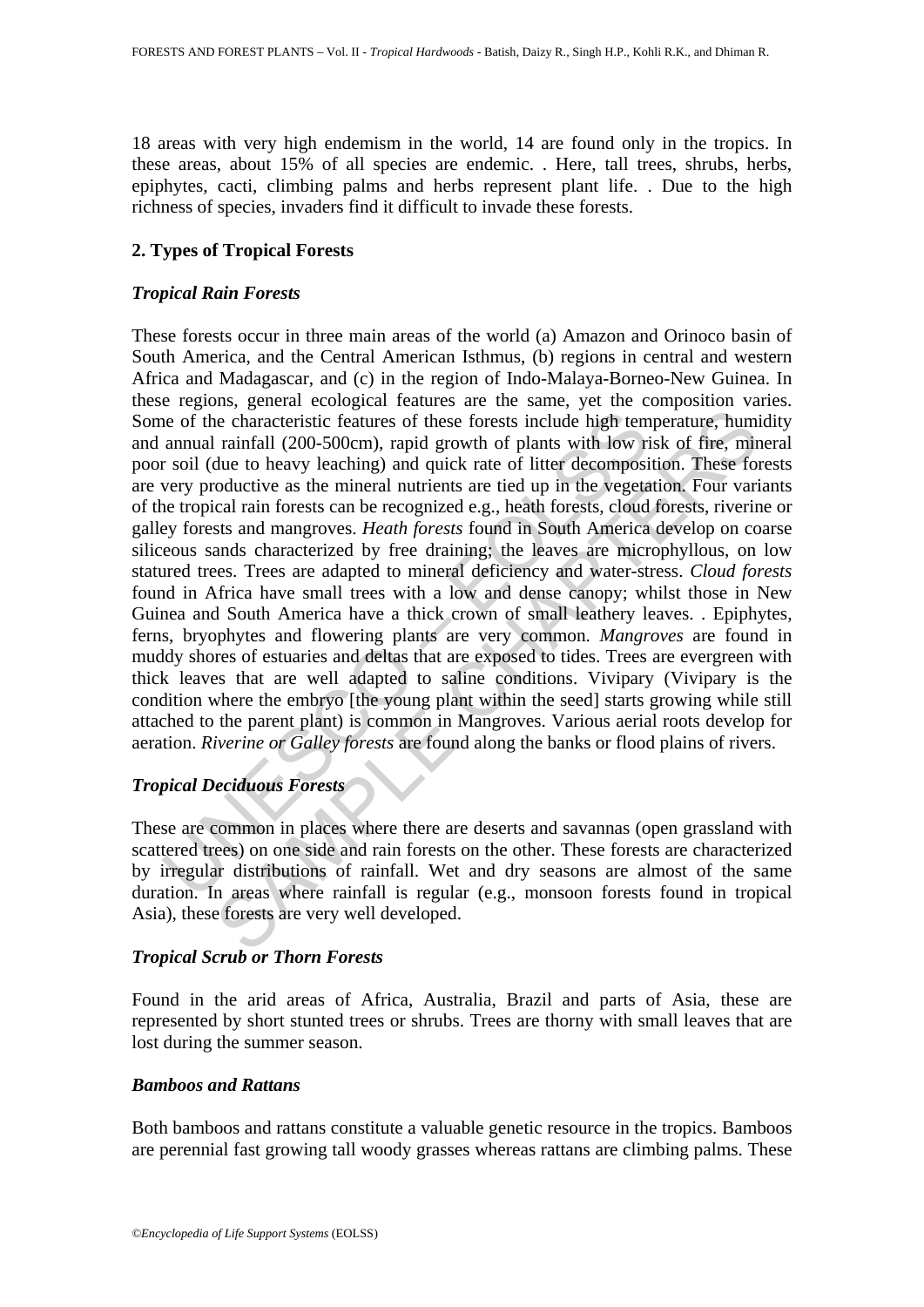are highly sought after these days because of their multiple uses. They are used for making furniture, mats, chair seats, handbags, walking sticks, etc. Bamboos on the other hand are also a source of delicious foods and medicines. Bamboos are distributed widely in the tropics whereas the rattans are restricted to the rainforests.

#### **3. Economic and Environmental Evaluation**

Tropical hardwoods are the source of a number of valuable products (rubber, fruits, nuts, rattan and bamboo products, medicines, wood, fodder, charcoal etc.) and hence play an important role in the global economy. They provide a livelihood for millions of people throughout the world. Some of the commercially important timbers are mahogany, teak and Gmelina. Tribes often seek shelter in such forests and their lifestyle has been relatively unchanged over the centuries. Some of the best-known drugs are derived from Tropical Hardwoods, such as quinine which is derived from the bark of *Cinchona* trees. These forests also support tourism because of their recreational and scenic beauty. They are also a source of water for domestic use and hydroelectric power. Because of their rich diversity, particularly the moist tropical forests often fascinate explorers, naturalists and timber merchants resulting in high logging activity in these forests.

Tropical hardwoods have a great influence, particularly on the local climate. Through excessive transpiration, a large amount of water is returned to the atmosphere by these hardwoods, leading to increased humidity, rainfall and a cooling effect. Apart from preventing floods and erosion, they counteract the greenhouse effect by fixing atmospheric carbon dioxide.

ved from Tropical Hardwoods, such as quinine which is derivectiona trees. These forests also support tourism because of the licit beauty. They are also a source of water for domestic use er. Because of their rich diversity Im Tropical Hardwoods, such as quinine which is derived from the bar<br>trees. These forests also support tourism because of their recreational<br>uty. They are also a source of water for domestic use and hydroeles<br>cause of thei Unfortunately, tropical forests are under intense land-use pressure. They are being rapidly converted into agricultural lands or pastures. Industrialization, deforestation, changes in cultivation practices and several other human activities have further enhanced the rates of loss of tropical hardwoods. They are being overexploited for wood and non-wood products. Rates of deforestation, however, are greatly influenced by continent type and habitat, and they are very difficult to estimate from fragmentary satellite data and ground level evaluations. According to an FAO study, 110.5 million hectares of closed tropical forests are being destroyed every year; unless some strict measures are adopted, this will affect biodiversity at both local and landscape scales. Southeast Asia is the worst affected. Due to overexploitation, habitat fragmentation, poaching and hunting, several tropical species have become vulnerable and some are on the verge of extinction. This may also be attributed to their narrow range of tolerance and very high degree of endemism. Deforestation is also dramatically changing the tropical forest landscape and waterscape, which may affect the local climate. Further, changing agricultural practices coupled with deforestation are increasing soil erosion and the pollution levels of streams and rivers that pass through these forests. This has further affected the complexity, diversity and trophic levels of these unique forests. Modern machinery like saws and tractors that enhance logging are also responsible for fast disappearing species diversity in these forests. Thousand of species of birds and animals e.g., Orangutan, Mountain Gorilla, and Puerto Rican Parrot that find food and shelter in tropical hardwoods are also threatened. Clearing of trees for fuel-wood, fodder, wood products and agriculture is an age-old practice. With burgeoning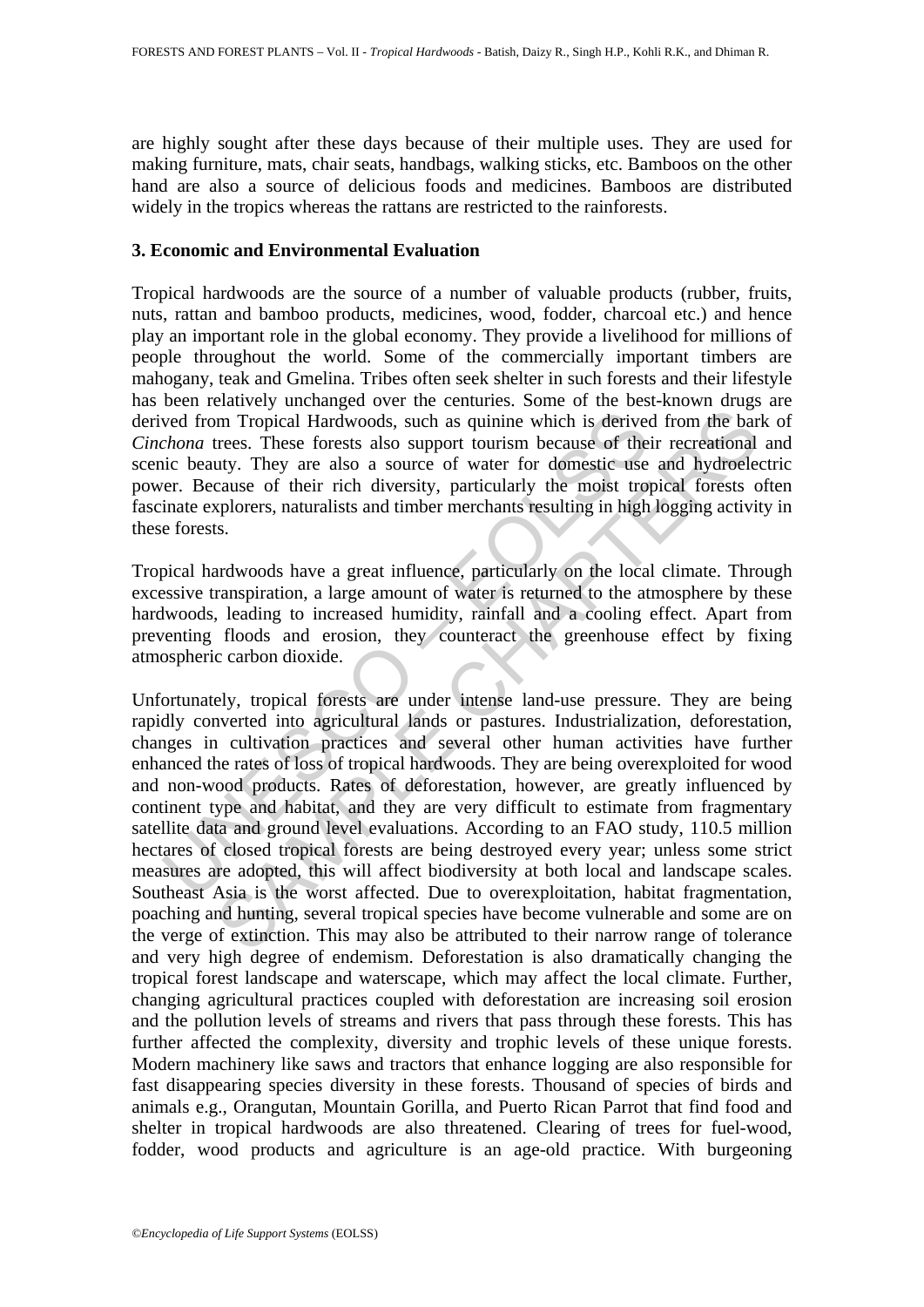populations, these practices have multiplied. Slash-and-burn agriculture, where local people clear small patches of forest for farming has also added to the agony. This practice is very common in northeast India. Historically, in this practice the older patches of land were restored into forests. But more recently, because of population pressure and degradation of land, instead of forests only small bushes, invasive weeds or savannas develop on such patches. In rural areas in dry tropical forests of some developing countries, fuel-wood and fodder pose acute problems. Here, tropical hardwoods are being converted into savannas and grasslands. This also reduces the commercial value of the trees. Therefore, we need to protect and conserve this valuable resource throughout the world.



# TO ACCESS ALL THE **18 PAGES** OF THIS CHAPTER,

Visit: http://www.eolss.net/Eolss-sampleAllChapter.aspx

#### **Bibliography**

Bruijenzeel L.A. & Critchley W.R.S. (1994). *Environmental impacts of logging moist tropical forests*. 48 pp. IHP Humid Tropic Programme Series No. 7. France: UNESCO. [An account the reasons for the high rate of logging in moist tropical forests and their environmental consequences].

TO ACCESS ALL THE 18 PAGES OF THIS CHA<br>
Visit: http://www.eolss.net/Eolss-sampleAllChapte<br>
iography<br>
iography<br>
iography<br>
independence U.A. & Critchley W.R.S. (1994). *Environmental impacts of logging meAllChapte*<br>
EPI Humi CO ACCESS ALL THE 18 PAGES OF THIS CHAP[TER](https://www.eolss.net/ebooklib/sc_cart.aspx?File=E5-03-02-03),<br>
Visit: http://www.eolss.net/Eolss-sampleAllChapter.aspx<br>
2.4. & Crichley W.R.S. (1994). *Environmental impacts of logging moist tropical foress*<br>
2.4. & Crichley W.R.S. (1994). CAB International. (2000). *Forestry Compendium* – Global Module. Wallingford, UK: CAB International. [A CD containing comprehensive information on geographical distribution, taxonomy, morphology, and economic importance of about 1 200 trees and shrubs of forestry and agroforestry importance].

Erwin T.L. (1982). Tropical forests: their richness in Coleoptera and other arthropod species. *Coleopterists Bulletin* **36**, 74-75. [Highlights the richness of the insects on a single tree in Panama].

Gentry A.H. (1990). *Four Neotropical Forests*. New Haven: Yale University Press. [Gives an account of the various components of the tropical forests].

Myers N. (1990). The biodiversity challenge: Expanded hotspots analysis. *The Environmentalist* **10**, 243- 256. [Gives an account of the rate of endemism in the tropics and the hotspot areas].

Myers N. (1994). *Global Biodiversity II: Losses*. In *Principles of Conservation Biology*, Meffe G.K. & Carroll C.R. (eds.) pp. 110-140. Sunderland, Massachussetts: Sinauer Associates. [Gives an account of the rate of deforestation and the loss of biodiversity].

Shukla T., Nobre C. & Sellers P. (1990). Amazon deforestation and climate change. *Science* **247**, 1322- 1325. [Provides information about the impact of deforestation on the climate change].

Valencia R., Balslev H. & Pazy Mino G. (1994). High tree α-diversity in Amazonian Ecuador. *Biodiversity and Conservation* **3**, 21-28. [A research article highlighting tree richness in Amazonian Ecuador].